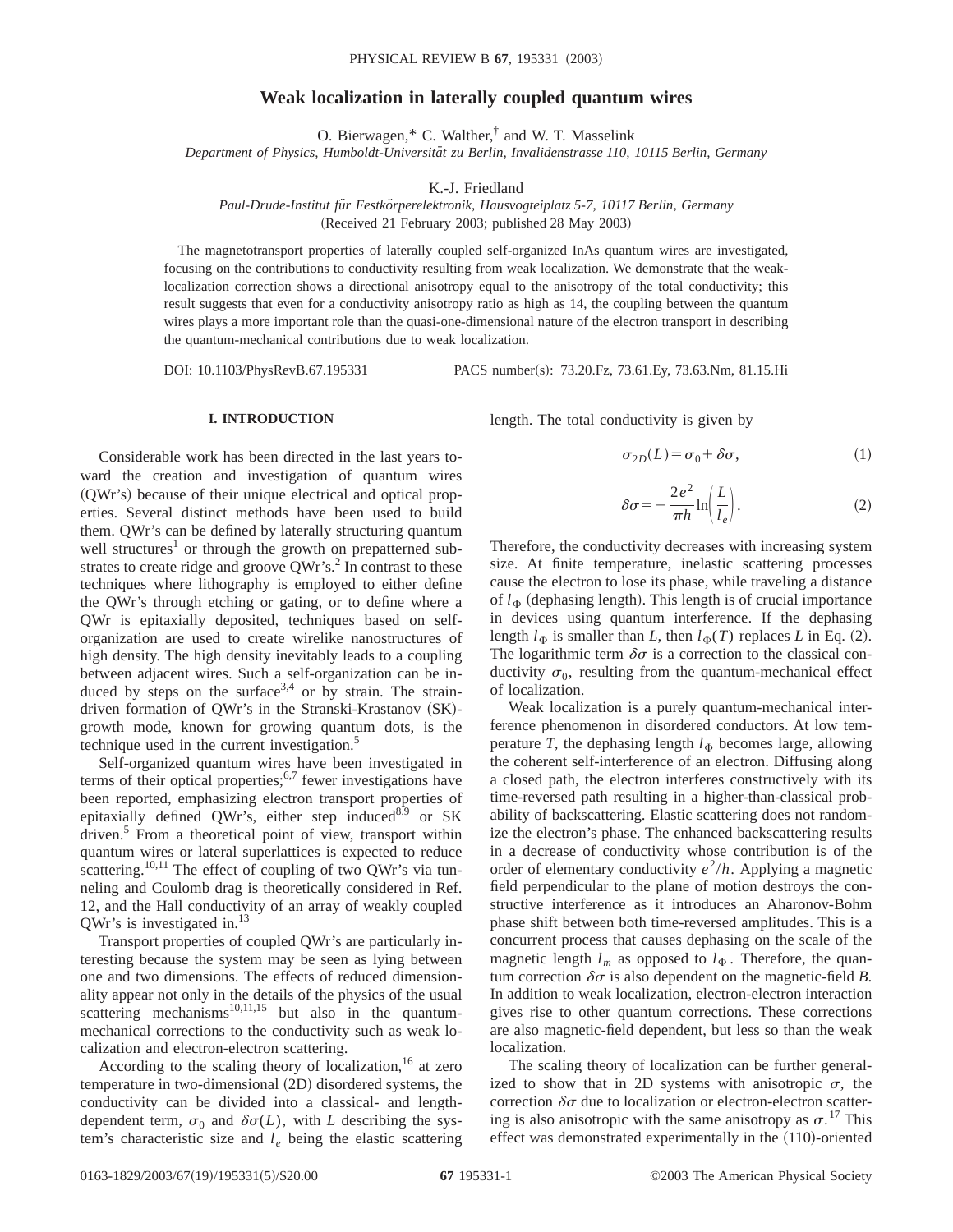Si metal-oxide-semiconductor system, in which the twodimensional electron gas  $(2DEG)$  at the silicon-oxide interface shows a directional anisotropy of about 2.<sup>18</sup>

The structural anisotropy of a system of dense, selforganized wires leads to a directional anisotropy in electronic transport. Depending on the degree of coupling, this transport may be regarded either as primarily anisotropic 2D transport in a ''corrugated'' system or as transport in a system of one-dimensional conductors that are laterally coupled. For systems with a low degree of anisotropy, the twodimensionality is dominant; on the other hand, when the lateral coupling is weak, leading to a high degree of anisotropy, the one-dimensionality is dominant.

In this paper, the transport properties of coupled selforganized InAs quantum wires embedded in InP are analyzed with respect to quantum corrections to conductivity and their anisotropy. The investigated system consists of quantum wires that are coupled both laterally and longitudinally, and has a high conductivity anisotropy ratio of about 14. Our data show that although the semiclassical transport appears quasi-one-dimensional, the weak localization is well described as an anisotropic 2D system and much less well described as principally one dimensional. Without lateral coupling, the lateral confinement would be defined by the wire width, which is much smaller than the dephasing length  $l_{\Phi}$ , and the weak localization would clearly be quasi-onedimensional. Therefore, the greater success of the 2D description compared to the 1D signifies that in this system the lateral coupling determines the fundamental behavior of the weak localization.

## **II. EXPERIMENT**

Modulation-doped InAs quantum wires were prepared using gas-source molecular-beam epitaxy in an InP matrix as described in Ref. 5. Atomic-force micrographs of such structures including an additional QWr layer on the surface indicate that their average length is 200 nm, the lateral periodicity (nominal wire width) is about  $25$  nm (see inset of Fig. 1 and Ref. 5 for detailed micrographs), and the height is up to 4 nm. The formation of such Stranski-Krastanov islands in a wirelike form is discussed theoretically by Tersoff and Tromp.<sup>19</sup> With increasing material deposition, symmetric quantum dots are predicted to transform into asymmetric islands (quantum wires) when their areas exceed a critical size. The QWr's grown on (001) InP surface are aligned parallel to the  $[110]$  direction which is explained by a higher surface mobility of ad-atoms in this direction during growth. $20$  To test the hypothesis that the wire formation is driven by strain, we have also prepared similar structures, but substituted the InP matrix by  $In_{0.53}Ga_{0.47}As$ , which is lattice matched to InP, and also obtained essentially identical QWr's. In contrast to the deposition of InAs used for our QWr's, the exposure of the InP surfaces to an As flux without additional In being supplied (diffusion method) leads to a P-As exchange that resulted in 2D InAs layers.

In the transport measurements, samples consisting of multiple equivalent layers were investigated. Two of them, L3 and L15, were prepared to have the QWr structure described



FIG. 1. L15 sheet resistance over magnetic field parallel and perpendicular to the QWr. Inset shows the measurement geometry and a  $0.5 \times 0.5 \ \mu \text{m}^2$  atomic-force micrograph of the wires on L3.

in (Ref. 5). These samples were intentionally modulation doped so that an electron gas is formed in the InAs. Stronger lateral coupling of the wires with correspondingly smaller transport anisotropy should follow from a higher doping level and also from less well-defined QWr's. We expect sample L15 to have better defined QWr's than does L3 because of vertical correlation effects in the growth, which required more than three periods to be effective; its lower doping level is also consistent with a higher degree of transport anisotropy. A reference sample, R15, is similar to L15 in structure and doping, but is grown by the diffusion method so that the InAs remains 2D. (Its electron transport shows no directional anisotropy.) All three samples were processed into L-shaped double-Hall-bar structures for transport parallel to the wires  $\begin{bmatrix} 110 \end{bmatrix}$  and perpendicular to the wires  $\begin{bmatrix} 110 \end{bmatrix}$ . The structure width of about 0.2 mm is much larger than the average wire width which means that a large system of coupled wires is probed. Measurements were performed using ac-lock-in technique at 13 Hz with an excitation current of 100 nA to exclude heating effects. At  $T=4.2$ , 1.35, and 0.31 K, the sheet resistance  $R<sub>S</sub>$  for both transport directions and Hall effect was measured in a <sup>3</sup>He cryostat as a function of magnetic field.

## **III. RESULTS AND DISCUSSION**

Electron density and mobility resulting from standard Hall measurements at  $T=0.31$  K are given in Table I. The

TABLE I. Carrier density and Hall mobilities of the samples.

|                 | Sample $n_H(\times 10^{12} \text{cm}^{-2})$ per layer $\mu^{10}(cm^2/V_s)$ $\mu^{110}(cm^2/V_s)$ |      |      |
|-----------------|--------------------------------------------------------------------------------------------------|------|------|
| L15             | 1.3                                                                                              | 7600 | 550  |
| L <sub>3</sub>  | 2.4                                                                                              | 2300 | 1200 |
| R <sub>15</sub> | 1.3                                                                                              | 3500 | 3500 |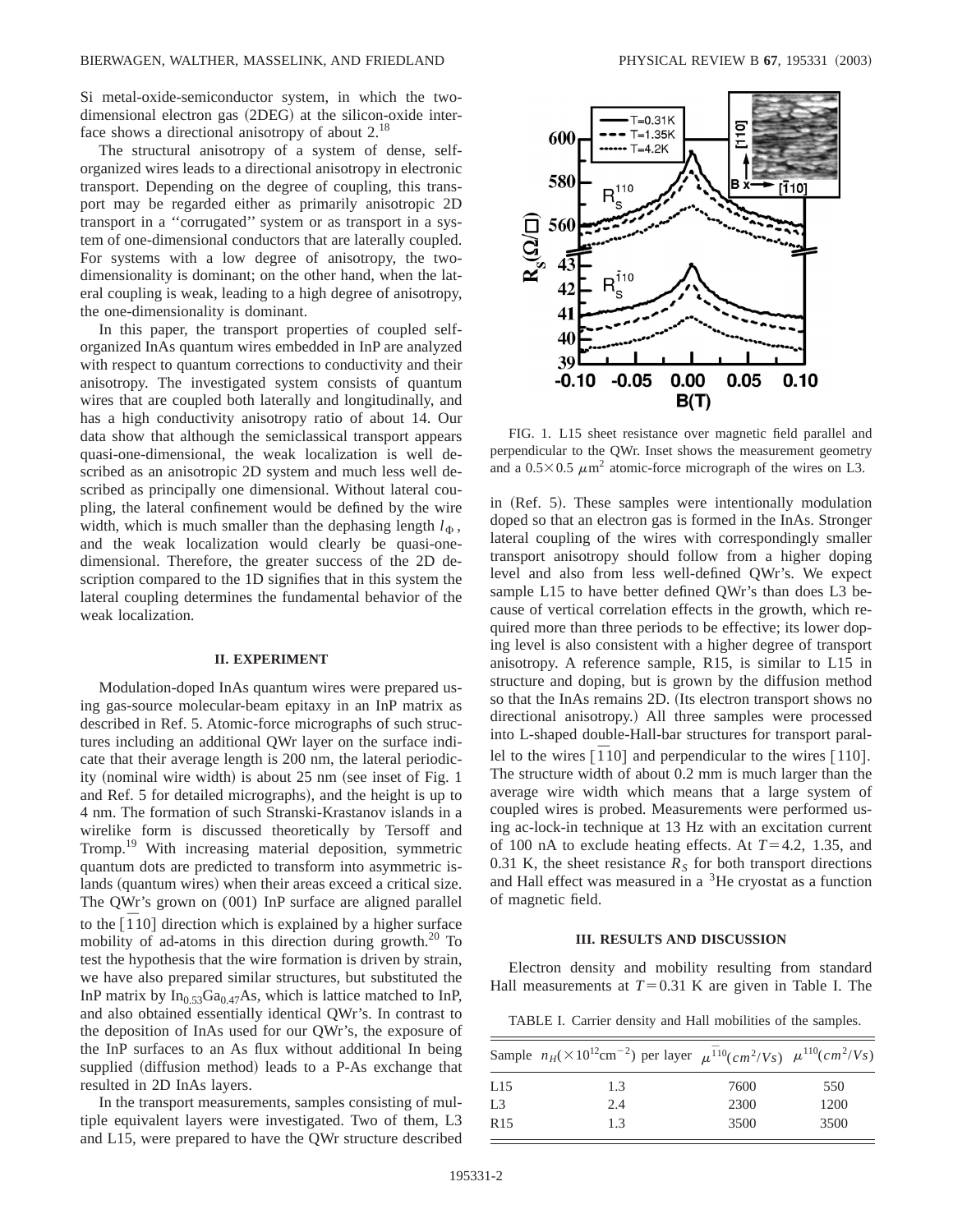

FIG. 2. Change of conductivity per layer of sample L15 due to magnetic field.

transport anisotropies  $A = \sigma^{10} / \sigma^{110} = R_S^{110} (B = 0) / R_S^{110} (B = 0)$  $(50)$  of L15, L3, and R15 were measured to 13.8, 1.88, and 1.01, showing a significant anisotropy in the QWr samples. The electronic transport can be modeled as a percolation with high directional anisotropy, where the lateral coupling to adjacent wires is significantly more important than the longitudinal coupling of aligned wire segments. Thus, we do not anticipate that the wire lengths play an important role in describing the transport.

The sheet resistance  $R_S(B)$  in Fig. 1, measured at three different temperatures, exhibits a characteristic peak at *B*  $=0$ . The corresponding change of conductivity in each layer is calculated according to

$$
\Delta \sigma(B) = \sigma(B) - \sigma(0) = \frac{R_S(B)^{-1} - R_S(0)^{-1}}{\text{(number of layers)}}.
$$
 (3)

Since for small *B*, the classical conductivity  $\sigma_0$  is independent of *B* (as shown in experiments at  $T=77$  K), the peak in  $R<sub>S</sub>(B)$  is solely a measure of the magnetic-field dependence of the quantum correction  $\delta\sigma$ . Also, the smaller peak height at higher temperatures (see Fig. 1) indicates a suppression of the quantum correction due to increased inelastic scattering. Using Eqs.  $(1)$  and  $(3)$ , the experimental quantity  $\Delta \sigma$  measures the dependence of the quantum correction to the conductivity on magnetic field. Furthermore, the directional anisotropy of  $\Delta \sigma(B)$ , defined as  $\Delta \sigma^{110}(B)/\Delta \sigma^{110}(B)$ , is a measure of the anisotropy of the quantum correction to the conductivity  $\delta \sigma(B)$ . A comparison of  $\Delta \sigma(B)$  for both principal transport directions by plotting them on a log scale  $(Fig. 2)$  shows that its directional anisotropy (the vertical distance of the curves of both directions) remains fairly constant for the entire range of *B*.

The anisotropy in  $\Delta \sigma(B)$  is shown for several values of *B* and compared with the anisotropy of the total conductivity  $\sigma$ in Table II. It is theoretically expected that in a 2D system with directional anisotropy, these values will be identical; the similarity in the experimental values is regarded as another

TABLE II. Anisotropy  $\Delta \sigma^{110}(B)/\Delta \sigma^{110}(B)$  in magnetic field *B*.

| B(T)     | L15 $(A=13.8)$ | $L3(A=1.88)$ |
|----------|----------------|--------------|
| 0.3      | 11.1           | 1.54         |
| 0.05     | 12.6           | 1.76         |
| 0.01     | 13.3           | 1.82         |
| $\sigma$ | 13.8           | 1.88         |

confirmation of this theoretical prediction at (to the best of our knowledge) the highest anisotropy to date.

According to the theory of 2D weak localization, the suppression of the conductivity caused by a magnetic field is given by $14$ 

$$
\Delta \sigma_{2D}^{110,\overline{1}10}(B) = \alpha^{110,\overline{1}10} \frac{e^2}{\pi h} \left[ \Psi \left( \frac{1}{2} + \frac{\tau_B}{2 \tau_{\Phi}} \right) - \Psi \left( \frac{1}{2} + \frac{\tau_B}{2 \overline{\tau}} \right) + \ln \left( \frac{\tau_{\Phi}}{\overline{\tau}} \right) \right].
$$
\n(4)

In contrast to the isotropic case ( $\alpha^{110,110}$ =1), the following modifications are done to include the anisotropy:<sup>16</sup>

$$
\alpha^{110,\overline{1}10} = \frac{\sigma^{110,\overline{1}10}(B=0)}{\sqrt{\sigma^{110}(B=0)\sigma^{\overline{1}10}(B=0)}}.
$$
 (5)

The coefficient  $\alpha^{110,\overline{1}10}$  scales  $\Delta \sigma$  due to anisotropy and  $\bar{\tau}$  $=\sqrt{\tau^{110}\tau^{110}}$  is the average elastic scattering time. The other quantities used are the magnetic relaxation time  $\tau_B = l_m^2 / 2D$ and the diffusion constant  $D = \frac{1}{2} v_F^2 \overline{\tau}$ , with magnetic length  $l_m$  and Fermi velocity  $v_F$ .

The experimental data are fit to the model of weak localization for low magnetic fields  $(B<15$  mT). The dephasing time  $\tau_{\phi}$  was used as a fitting parameter; all other quantities were determined from classical transport measurements at  $T=10$  K, at which the correction term is negligible due to inelastic scattering. This procedure allows the determination of the dephasing length  $l_{\Phi} = \sqrt{D \tau_{\Phi}}$ .

Figure 3 shows that the model of anisotropic 2D weak localization describes the low field magnetoconductance for L15 very well with the following parameters:  $\tau_{110}$  $= 152$  fs,  $\tau_{110} = 11$  fs,  $\tau = 41$  fs, and  $l_e = 46$  nm. At higher magnetic fields, the effect of electron-electron interactions plays a growing role, causing a deviation of our measurements from the weak-localization model. The fit parameter  $\tau_{\phi}$  was found to be 5.1 ps ( $T=0.31$  K), 3.9 ps ( $T$  $=1.35$  K), and 1.8 ps ( $T=4.2$  K) with an uncertainty of about 0.3 ps determined by varying the fit parameter. The corresponding dephasing lengths are  $l_{\Phi}$ =360, 320, and 210 nm. The dephasing length is much larger than the elastic scattering length, a necessary condition for weak localization, since elastic-scattering events are required for return trajectories. With increasing temperature, the dephasing time decreases due to temperature-dependent inelastic scattering. Interestingly,  $\tau_{\Phi}$  shows no simple power dependence on tem-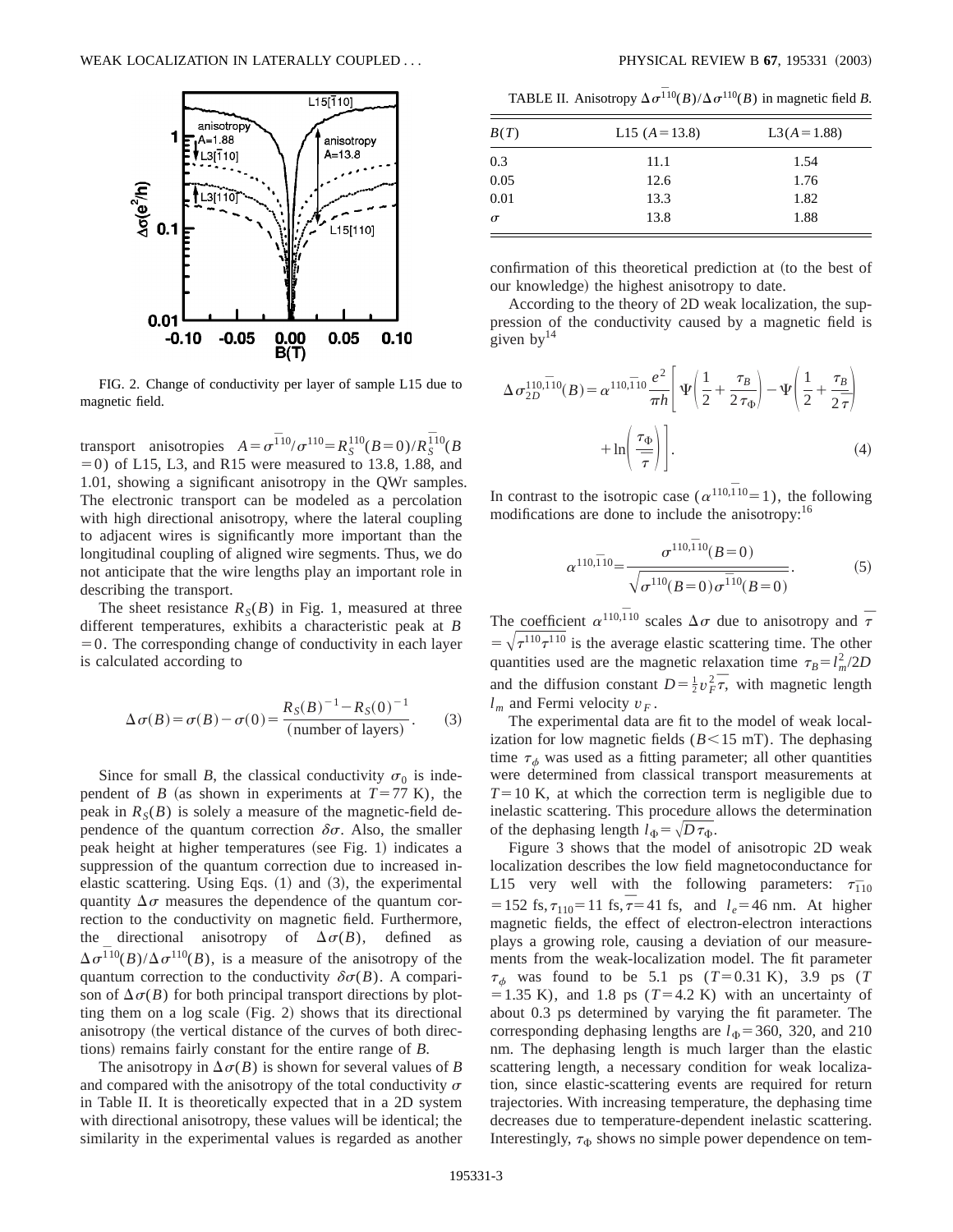

FIG. 3. Change of conductivity per layer of L15 at  $T=0.31$  K as function of magnetic field for both transport directions (squares  $=$  parallel, circles  $=$  perpendicular to QWr). Lines shows the model of weak localization fit to the data (solid and dashed: 2D, dotted: 1D).

perature ( $\tau_{\Phi} \propto T^{-p}$ ) as is often quoted. Rather, the data show a decreasing slope toward lower temperatures which may indicate a saturation of the dephasing time as reported for 2D and 1D systems. $^{21,22}$  The measured dephasing time may be empirically described by  $1/\tau_{\Phi}(T) = 1/\tau_{\Phi}(0) + A T^{p}$ , where the zero-temperature dephasing time  $\tau_{\Phi}(0)$ =5.2 ps and *p*  $=1.5.$ 

If there were no lateral coupling and the electrons were strictly confined to the quantum wires, the weak localization would take place within every single QWr and would behave as 1D because the wire width is much smaller than the dephasing length,  $W \ll l_{\Phi}$ . Furthermore, if the lateral coupling leads only to inelastic phase-randomizing scattering processes, the weak localization would still be 1D. To investigate these scenarios, we attempted to fit our transport data parallel to the wires to the model of 1D weak localization,  $14$ 

$$
\delta G_{1D}(B) = -\frac{2e^2}{h} \frac{\sqrt{D}}{l} \left[ \left( \frac{1}{\tau_{\Phi}} + \frac{1}{\tau_B} \right)^{-1/2} - \left( \frac{1}{\tau_{\Phi}} + \frac{1}{\tau_B} + \frac{1}{\tau} \right)^{-1/2} \right],
$$
(6)

which was successful in describing the weak localization in single quantum wires.<sup>23</sup> The expressions for *D* and  $\tau_B$  differ from the 2D case and depend on the type of boundary scattering (specular or diffuse).<sup>14</sup> Since our measurements probe

\*Electronic address: bierwage@physik.hu-berlin.de

† Present address: Infineon AG, Dresden, Germany.

- <sup>1</sup>T. Demel, D. Heitmann, P. Grambow, and K. Ploog, Appl. Phys. Lett. 53, 2176 (1988).
- 2H. Sakaki, Y. Nakamura, M. Yamauchi, T. Someya, H. Akiyama, and D. Kishimoto, Physica E (Amsterdam) **4**, 56 (1999).
- <sup>3</sup>P.M. Petroff, A.C. Gossard, and W. Wiegmann, Appl. Phys. Lett. 45, 620 (1984).
- ${}^{4}R$ . Nötzel, D. Eissler, M. Hohenstein, and K. Ploog, J. Appl. Phys.

many wires both in parallel and in series, and under the assumption that the longitudinal coupling does not change with magnetic field, the change of macroscopic conductance  $\Delta G$  of each QWr adds to the measured change of microscopic conductivity per layer  $\Delta \sigma = (l/d)[\delta G_{1D}(B)$  $-\delta G_{1D}(0)$  with the length *l* and lateral periodicity *d* of the QWr. The measured data, however, cannot be well fit to this model of 1D weak localization. The best fit of the data with  $W=25$  nm, diffusive boundary scattering given by  $\tau$ = 152 fs, and  $\tau_{\phi}$ = 100 ps is represented by the dotted line in Fig. 3. This 1D theory explicitly requires that the wire width be larger than the Fermi wavelength of the electrons, *W*  $\gg \lambda_F$ , a condition not met in our structures, since the wire width  $W=25$  nm is similar to the Fermi wavelength,  $\lambda_F$  $=$  22 nm. (The fact that the width of the wires is comparable to  $\lambda_F$  and much smaller than  $l_{\Phi}$ , together with the QWr lengths being much larger than  $\lambda_F$  and comparable to  $l_{\Phi}$ , indicates that for the present experiment, the structures may, in fact, be considered as coupled "quantum wires.") Probably more significant, the 1D theory also does not include lateral coupling. Still open is the question if a theory based on *coupled* 1D transport (with noninfinite anisotropy) is able to explain the current data as well as the theory of anisotropic 2D transport.

In conclusion, the anisotropy of quantum corrections to conductivity for coupled self-organized InAs quantum wires embedded in InP are investigated. Although the transport is physically described as a percolation through laterally coupled 1D quantum wire segments, the weak localization is successfully modeled by regarding the system as a 2DEG with anisotropic conductivities due to a structural corrugation. The anisotropy of weak localization (along with other quantum corrections) has the same value as the anisotropy of the total conductivity for values as large as 14; this result confirms the theory of  $(Ref. 17)$  for high anisotropy in two dimensions. The temperature dependence of the dephasing time suggests a saturation towards lower temperatures. Since our data cannot be fit within the model for 1D weak localization, we conclude that the weak localization in our samples is better described as anisotropic 2D than purely 1D, indicating that the lateral coupling plays an important role and the wire-to-wire scattering is not inelastic. Further insight may be gained through a theoretical understanding of the effect of noninfinite anisotropy in coupled quasi-1D structures on quantum transport and also through experimental investigations of transport varying the degree of anisotropy.

**74**, 431 (1993).

- 5C. Walther, W. Hoerstel, H. Niehus, J. Erxmeyer, and W.T. Masselink, J. Cryst. Growth **209**, 572 (2000).
- 6H.X. Li, J. Wu, Z.G. Wang, and T. Daniels-Race, Appl. Phys. Lett. 75, 1173 (1999).
- $7$ W.Q. Ma, R. Nötzel, A. Trampert, M. Ramsteiner, H.J. Zhu, H.-P. Schönherr, and K.H. Ploog, Appl. Phys. Lett. **78**, 1297 (2001).
- ${}^{8}$ K.-J. Friedland, H.-P. Schönherr, R. Nötzel, and K.H. Ploog, Phys. Rev. Lett. **83**, 156 (1999).